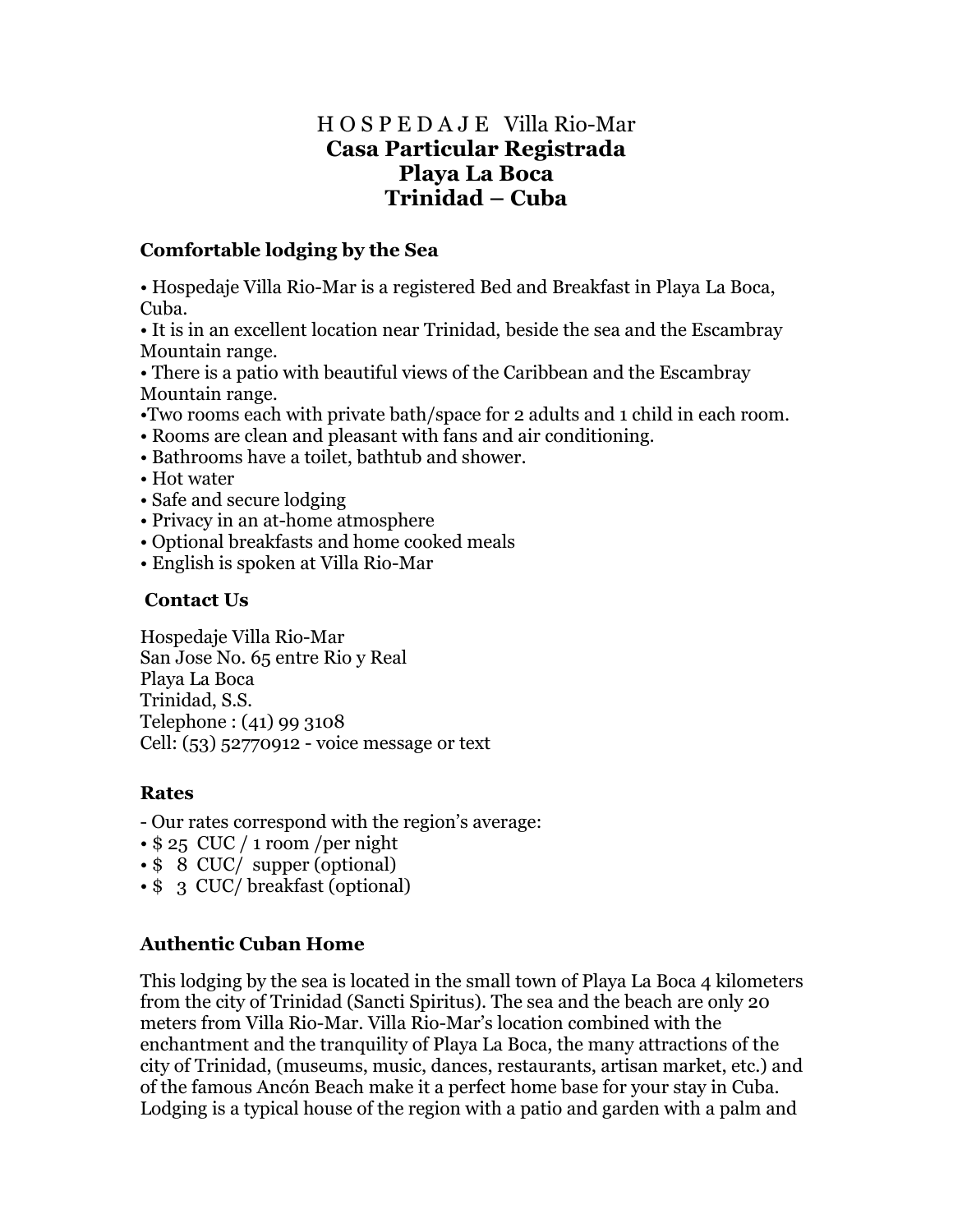fruit trees. Villa Rio-Mar offers lodging to families, couples, and tourists. The rooms have fans and air conditioning and the bathroom has a toilet and shower with hot water.

### **Meals Optional**

Dinner and breakfast are served in the local style and their quality exceeds many of the local restaurants.

## **Transportation**

Public transport between Playa La Boca and Trinidad is flexible. There is a bus service between Trinidad and Playa La Boca. The use of a taxi is recommended as two or more people can travel to and from Trinidad in a comfortable and economic fashion. At your request a taxi can be arranged for excursions to Trinidad, etc.

# **Playa la Boca - Trinidad (Sancti Spiritus)**

Playa La Boca is a small village that borders the ocean and is located the mouth of the Guaurabo River. It offers charming and tranquil surroundings. Be sure to ask your hosts for directions to the home art gallery/studio of Carlos Cesar and Marlene Piedra to view their beautiful and original artwork that they have for sale.

# **Trinidad**

Trinidad was founded on 1514 and is one of the colonial cities that has managed to maintain their authentic character, and was classified as world-wide cultural inheritance in 1988 by UNESCO. Suggested sites to visit during a visit to Trinidad are:

- Museo Romántico
- Iglesia Parroquial de la Santísima Trinidad
- Museo Histórico municipal
- Museo Arqueológico
- Museo de la lucha contra bandidos
- Grotto la Cueva Maravillosa: 'the Wonderful Cave' has an archaeological museum.
- Casa de la Trova: Café with live Cuban music.
- Casa de la Musica: Live music and "espectáculos Salsa".
- Traditional Market (in front of Casa de la Trova)

# **In the Area of Trinidad and Playa La Boca**

• Valle de los ingenios (7 km from Trinidad) is also a worldwide inheritance proclaimed by UNESCO and has a unique landscape. In this valley there are also the ruins of the talents of azucar, old houses of slaves and an ancient 44 meter tower. There is a steam railroad that leaves Trinidad towards the Valley of the